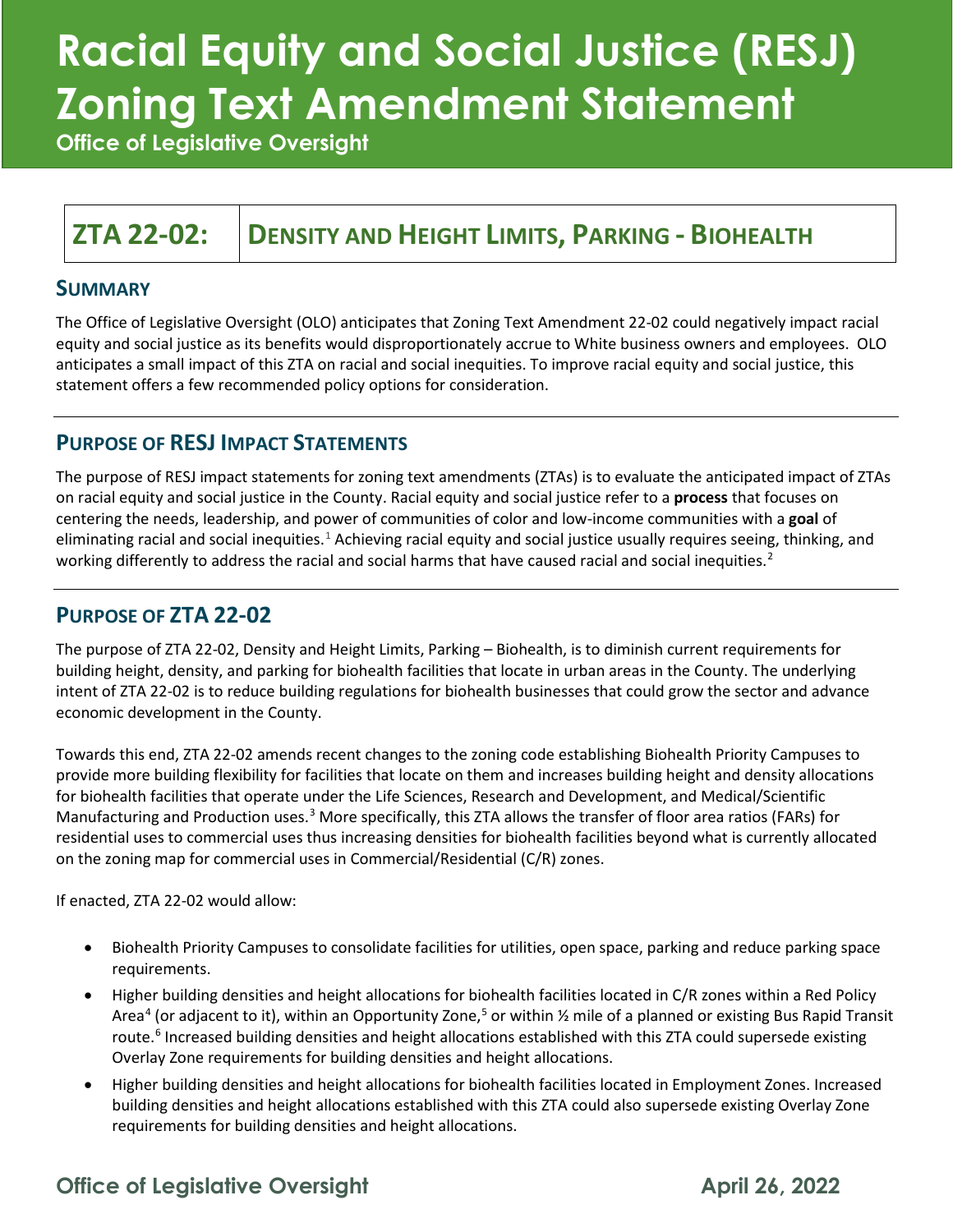ZTA 22-02 was introduced on March 15, 2022.

#### **LAND USE, ECONOMIC DEVELOPMENT, AND RACIAL EQUITY**

Understanding the impact of ZTA 22-02 on racial equity and social justice requires understanding the historical context that shapes land use and economic development in Montgomery County today. To describe this historical context, this section describes the historical drivers of racial inequities in land use and economic development and available data on racial disparities, especially within the biohealth industry.<sup>[7](#page-5-6)</sup>

**Inequities in Land Use**. The way land is used and regulated either helps or hinders people's access to opportunity. Throughout the 20<sup>th</sup> century, jurisdictions have used zoning to separate not only uses – like residential, commercial, and industrial – but also people according to wealth, class, and race. $8$  More specifically, land use regulations have been used to exclude people of color and low-income residents from predominantly White and affluent residents in several ways. For example, by allowing single family homes or homes on large lots, both of which exclude more affordable housing.<sup>[9](#page-5-8)</sup> This has resulted in the concentration of poverty, especially in BIPOC communities.[10](#page-5-9) Because social determinants are so tightly connected to where one lives, the implications of zoning on inequality are large as where one lives determines where they go to school, their exposure to crime and policing, and where they can shop.<sup>[11](#page-5-10)</sup> For homeowners, where one resides is perhaps the most important determinant of their family's wealth.<sup>[12](#page-5-11)</sup>

Data show that many poor neighborhoods have disproportionately high people of color populations and lack access to jobs, good schools, and other opportunities necessary to help residents rise out of poverty.<sup>13</sup> The land use injustices and social inequities impacting localities are multi-faceted.<sup>[14](#page-5-13)</sup> They manifest not only in housing segregation but also in disparities in exposure to pollution, health inequities, unequal access to green and blue infrastructure (e.g. parks, trees, well-functioning waterways), transportation infrastructure, and economic investment.<sup>15</sup> These inequities result from zoning and a variety of other government policies and private actions that include environmental laws, housing policies, transportation policies, restrictive covenants, housing-market discrimination, and redlining.<sup>[16](#page-5-15)</sup>

Patterns of inequitable land use in Montgomery County manifest as racial and economic segregation by Council district, higher rates of unemployment, poverty, and housing burden among Black and Latinx residents, and as greater reliance on public transit and longer commutes for Black residents. More specifically, the data shows:

- Racial and economic segregation by Council district where 72 percent of District 1 (Bethesda, Poolesville, and Potomac) residents were White, average household income was \$205,600, and the poverty rate was 3 percent compared to 66 percent of District 5 residents (Burtonsville, Silver Spring, and Takoma Park) were BIPOC, average household income was \$102,500, and the poverty rate was 9 percent from 2011 to 2015.<sup>[17](#page-5-16)</sup>
- Racial inequities in unemployment where 5 percent of Black residents and 4 percent of Latinx residents were unemployed compared to 3 percent of Asian and White residents in 2019.<sup>[18](#page-5-17)</sup>
- Racial inequities in poverty where 13 percent of Latinx residents and 12 percent of Black residents lived in poverty compared to 6 percent of Asian residents and 3 percent of White residents in 20[19](#page-5-18).<sup>19</sup>
- Racial inequities in housing burden where 59 percent of Latinx renters and 54 percent of Black renters expended more than 30 percent of their household income on housing compared to 43 percent of Asian renters and 42 percent of White renters in [20](#page-6-0)19.<sup>20</sup>
- Racial inequities in public transit use where 21 percent of Black residents commuted to work via public transit compared to 14 percent of Asian residents, 13 percent of White residents and 11 percent of Latinx residents.<sup>[21](#page-6-1)</sup>

#### **Office of Legislative Oversight** 2 **April 26, 2022**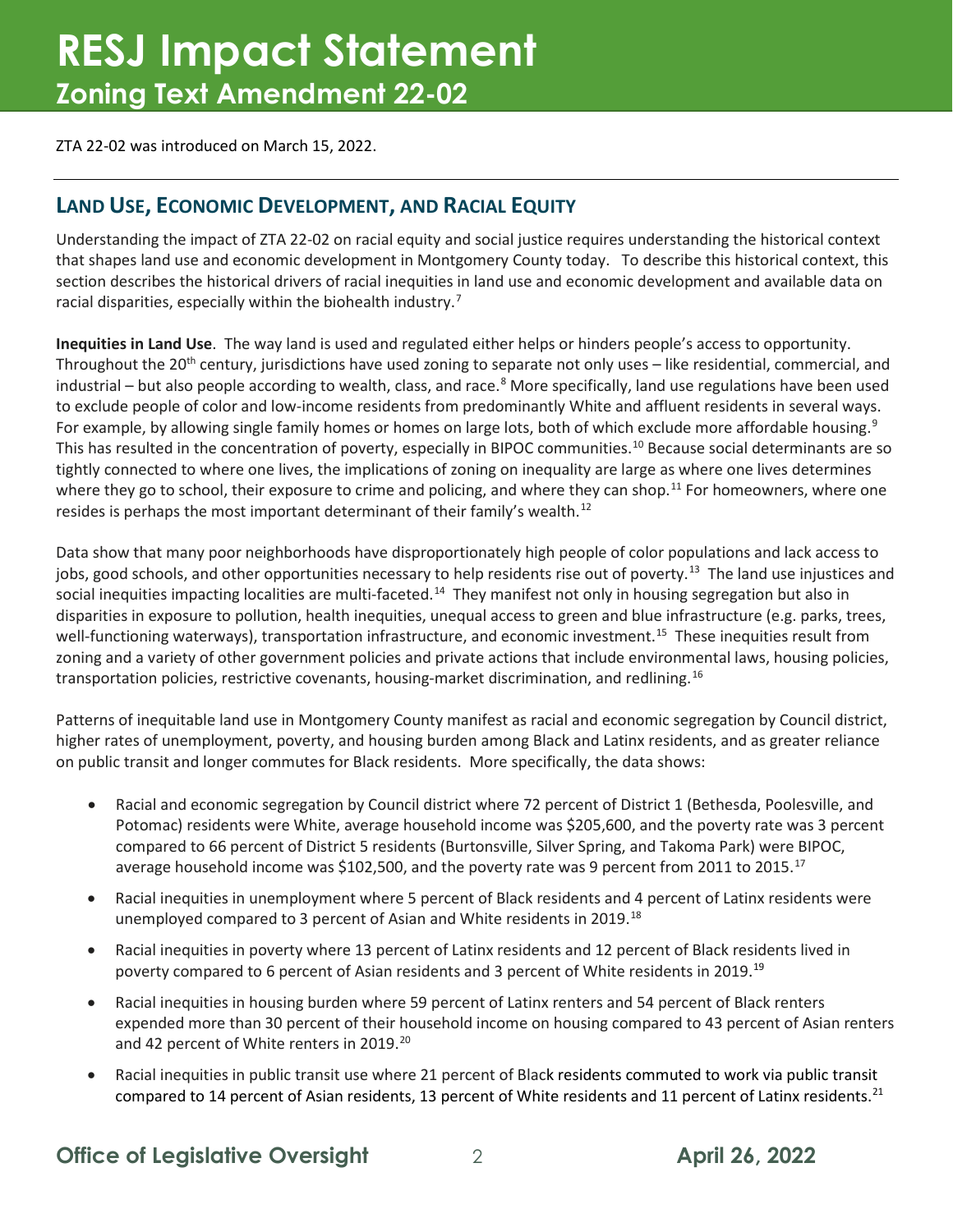• Racial inequities in commuting time where Black residents averaged 38 minutes commutes to work compared to 36 minutes commutes for Asian residents and 34 minutes commutes for both White and Latinx residents.<sup>[22](#page-6-2)</sup>

**Inequities in Economic Development.** Historically inequitable policies have fostered racial and ethnic inequities in economic development among business owners and employees. As noted by the Federal Reserve Bank of Boston:<sup>[23](#page-6-3)</sup>

"(T)he practices and policies that laid the groundwork for and built the U.S. were explicitly designed to ensure an absolute accumulation of intergenerational wealth and concentrated power for white people, particularly men. A legacy of land theft, slavery, racial segregation, disenfranchisement, and other exclusive policies against Black and Indigenous people and people of color produced a racialized economy that decimated these communities and intentionally barred survivors and descendants from building wealth, socioeconomic well-being, and resilience."

Current inequities in policies and practices also adversely impact people of color as they consider starting and growing businesses. These include disparities by race and ethnicity in educational attainment, personal wealth, access to mainstream capital, and exposure to entrepreneurship in family and social networks.<sup>[24](#page-6-4)</sup> They also include disparities by race and ethnicity in access to credit with Black - and Latinx-owned businesses more likely to have been denied credit, to receive only a portion of the funding requested, or to refrain from applying for needed funding out of fear their applications will be rejected.<sup>[25](#page-6-5)</sup> Other factors that explain the disparity in capital include discriminatory lending practices, less wealth to leverage, recent financial challenges, and lower credit scores.

Historic and current inequities in economic opportunity result in sizable disparities in business ownership, employment, and income by race and ethnicity. More specifically:

- Despite Black and Latinx firms each accounting for 15 percent of local firms in 2012 and Asian firms accounting for 14 percent of local firms, Black and Latinx firms each accounted for less than 2 percent of business revenue, and Asian firms accounted for 4 percent of business revenue.<sup>[26](#page-6-6)</sup>
- Nearly two-thirds (64 and 62 percent) of White and Asian residents in Montgomery County were employed in management, business, science and arts occupations in 2017 compared to less than half of Black residents (45 percent) and only a quarter of Latinx residents were employed in such positions.<sup>27</sup>
- The median household income for White families in Montgomery County was \$119,000 in 2017 and \$109,000 for Asian families compared to \$73,000 for Black households and \$72,000 for Latinx households.<sup>[28](#page-6-8)</sup>

**Inequities in the Biohealth Industry.** Systemic racism has also fostered racial inequities in health care and the biohealth industry. The nation's history of inequitable health care by race predates its founding with the near genocide of Indigenous people due to their exposure to small pox and other diseases from European colonists and the inhumane treatment of enslaved Africans that made them more susceptible to disease and death.<sup>[29](#page-6-9)</sup> Post slavery, health care services remained segregated by race and it was not until the 1960's with the passage of Medicare and Medicaid that health care services were integrated.[30](#page-6-10)

Racial inequities have also characterized the biohealth industry where historically the medical community has exploited Black people through experimentation. $31$  Additionally, educational and occupational segregation continue to limit the participation of Black and Latinx people as professionals in Science, Technology, Engineering, and Mathematics (STEM) fields that include the biohealth industry. Nationally, between 2017 and 2019: <sup>32</sup>

- Black people accounted for 11 percent of all jobs, 9 percent of STEM jobs, and 6 percent of life science jobs.
- Latinx people accounted for 17 percent of all jobs and 8 percent of STEM jobs and 8 percent of life science jobs.

#### **Office of Legislative Oversight**  $\frac{3}{2}$  **April 26, 2022**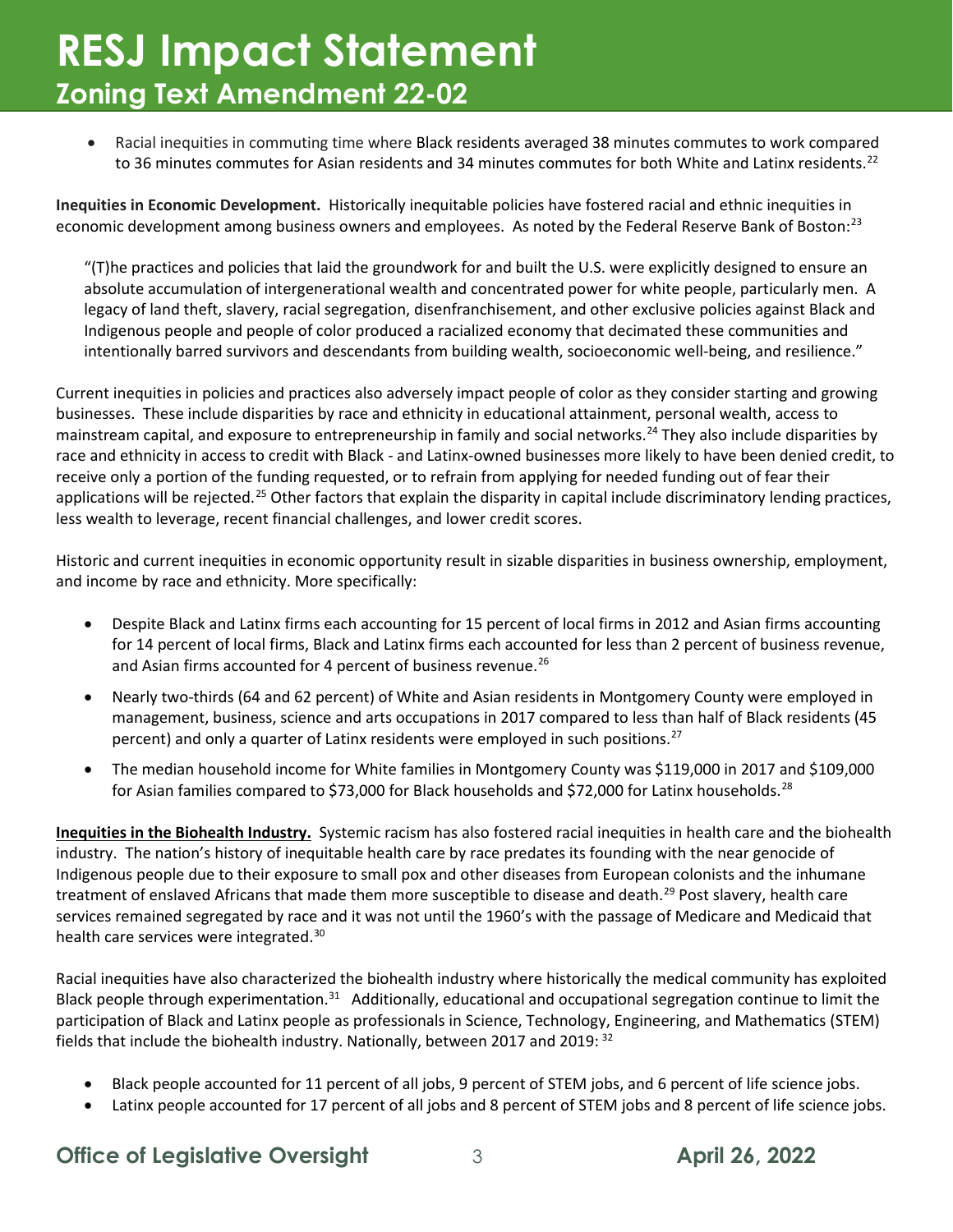- Asian people accounted for 6 percent of all jobs, 13 percent of STEM jobs and 19 percent of life science jobs.
- White people accounted for 63 percent of all jobs, 67 percent of STEM jobs and 65 percent of life science jobs.

A study of personnel and executives in the biotech industry also finds an under-representation of Black, Latinx and Indigenous employees and executives. The 2020 survey of 18 biotech firms found that: $33$ 

- Black people accounted for 7 percent of biotech employees and 3 percent of executives;
- Latinx people accounted for 4 percent of biotech employees and 4 percent of executives;
- Asian people accounted for 18 percent of biotech employees and 14 percent of executives;
- Native Americans, Hawaiians and Pacific Islanders accounted for 0.4 percent of biotech employees and 0 percent of executives; and
- White people accounted for 65 percent of biotech employees and 78 percent of executives.

These racial and ethnic disparities in the biohealth workforce are significant because the industry offers high wages. In 2017, bioscience workers earned an average income of nearly \$99,000.<sup>[34](#page-6-14)</sup> In Maryland, the average annual pay for biomedical positions was nearly \$70,000 with workers at the  $25<sup>th</sup>$  percentile earning \$44,000 annually and those at the 90<sup>th</sup> percentile earning \$107,000 annually.<sup>[35](#page-6-15)</sup>

The racial and ethnic disparities in the biohealth workforce are also significant because the industry is sizable. More than 800,000 people work in the biopharmaceutical industry in the U.S.; it is estimated that the biohealth industry supports another 4.7 million jobs across the country.<sup>[36](#page-6-16)</sup> Of note, the Biohealth Capital Region of Maryland, the District of Columbia, and Virginia employs an estimated 75,000 workers and ranks fourth among U.S. biopharma hubs, behind Boston, San Francisco, and New Jersey/New York.<sup>37</sup> The United Therapeutic Corporation headquartered in Silver Spring, Maryland and the Research Training Park in North Carolina employs 950 people.<sup>[38](#page-6-18)</sup>

#### **ANTICIPATED RESJ IMPACTS**

Understanding the impact of ZTA 22-02 on racial equity and social justice requires understanding the stakeholders most likely to be impacted by this zoning text amendment and their demographics. Since this ZTA is aimed at reducing building regulations and requirements for biohealth facilities, biotech firm owners, employees and residents located near biohealth facilities are the stakeholders most likely to be impacted by this ZTA as follows.

- **Biohealth Business Owners.** Available data on local business revenue suggest that White-owned firms predominate the biohealth industry and thus could disproportionately benefit from ZTA 22-02. While Whiteowned firms accounted for slightly more than half of all Montgomery County businesses in 2012, they accounted for more than 90 percent of local business revenue. If White-owned firms benefit more from ZTA 22- 02 than BIPOC-owned firms, this ZTA could widen current racial and ethnic inequities in entrepreneurship.
- **Biohealth Workers.**Available data on occupations and the biohealth workforce from national and local sources suggests that Asian residents are significantly over-represented among local biohealth workers and thus could disproportionately benefit from growth in the local biotech industry fostered by ZTA 22-02. White people account for a majority of the biotech workforce and thus would benefit from biotech industry growth as well. Nationally, Asian people account for 18 percent of biotech positions compared to 6 percent of the overall workforce; White people account for 65 percent of biotech positions compared to 63 percent of the overall workforce. If Asian and White employees benefit more from ZTA 22-02 than Black, Latinx and Indigenous residents, this ZTA could widen current racial and ethnic inequities in biohealth employment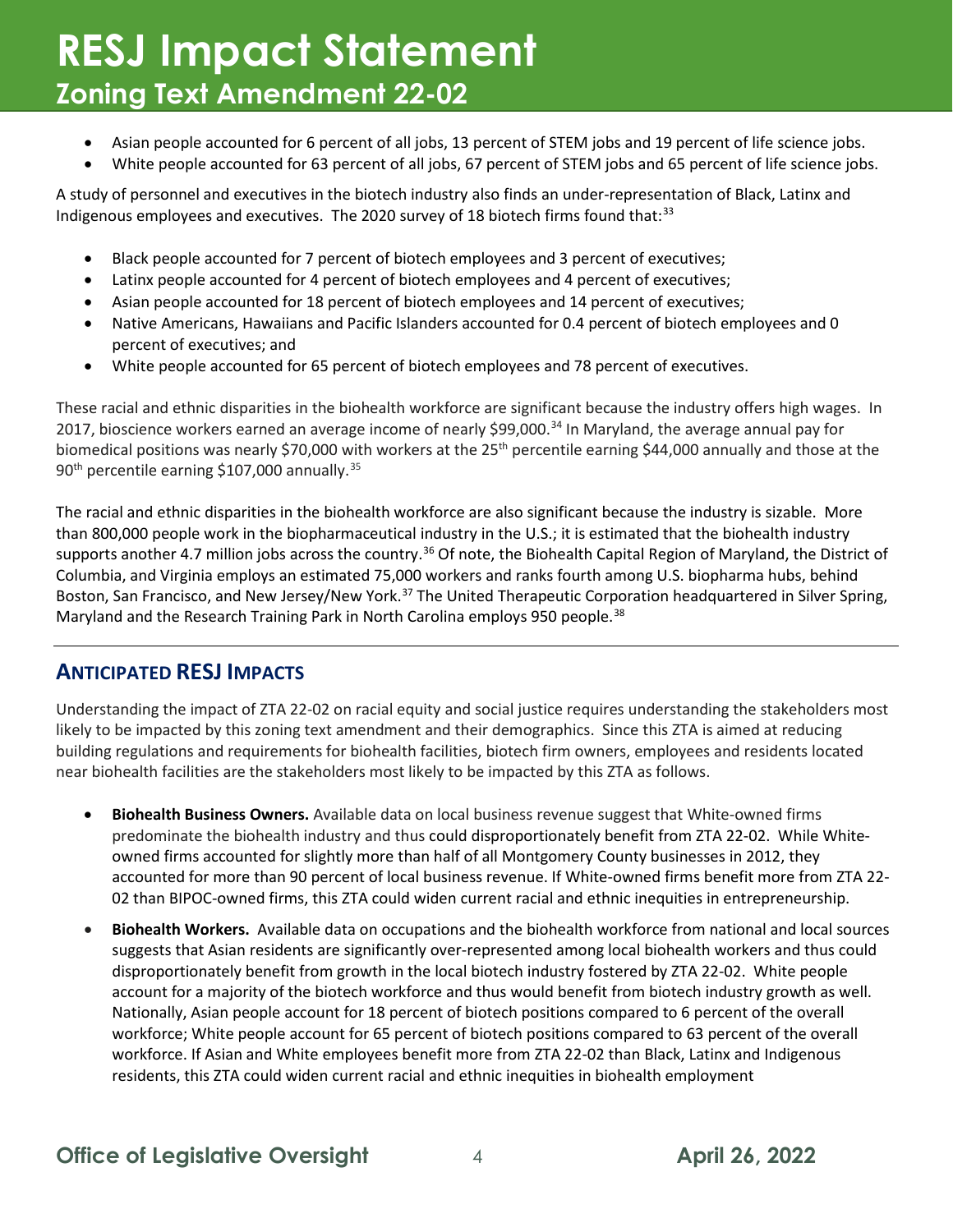• **Residents Near Biohealth Facilities**. County residents whose communities abut biohealth facilities are the residents potentially most impacted this ZTA. Currently, the master plans, sector plans, and overlay zone districts impacting the zones subject to ZTA 22-02 have been shaped with community engagement.<sup>[39](#page-6-19)</sup> Every master plan, sector plan, functional plan, or plan amendment is submitted to a full public hearing. [40](#page-6-20) Planning staff also initiates community participation in the development of master plan staff drafts that can include the formation of master plan citizens advisory committees to ensure that master plans reflect residents' interests.<sup>[41](#page-6-21)</sup>

OLO anticipates a negative impact of ZTA 22-02 on the residential neighbors of biohealth facilities because it potentially overrides master plans, sector plans, and overlay plans shaped by community engagement. This ZTA also does not establish a process for community engagement per biohealth facility request to utilize the height, density, and parking provisions that it authorizes. The demographics of which residents could be most adversely impacted by this ZTA, however, remain unknown as it is unclear where biohealth facilities will locate, relocate, or expand in the County due to this ZTA.

Taken together, OLO finds that ZTA 22-02 could have a net impact of widening racial and ethnic inequities in the County as available data suggests that the two groups to benefit the most from this bill – biohealth business owners and employees – are disproportionately White and Asian. To narrow racial and social inequities, ZTA 22-02 would have to yield greater benefits for BIPOC groups under-represented in the biohealth industry as business owners and employees. Overall, OLO anticipates a small impact of ZTA 22-02 on racial and social inequity.

#### **RECOMMENDED POLICY OPTIONS**

The County's Racial Equity and Social Justice Act requires OLO to consider whether recommended amendments to bills aimed at narrowing racial and social inequities are warranted in developing RESJ impact statements.<sup>[42](#page-6-22)</sup> For zoning text amendments, OLO offers recommended policy options rather than amendments to offset potentially racially or socially inequitable changes to the Zoning Ordinance.

Overall,OLO finds that ZTA 22-02 could widen racial and ethnic inequities because its provisions could exacerbate racial inequities in business revenue and employment in the biohealth sector. Should the Council seek to advance equitable growth in the biohealth industry that reduces racial and social inequities, the following policy options could be considered to require and/or encourage biohealth firms seeking to create or expand their facilities to:<sup>43</sup>

- **Report workforce and vendor data by race, ethnicity, and gender.** The rationale for public policies to support economic development is that their benefits exceed their costs to government. Yet, there is rarely any accountability for achieving favorable returns on public investments for economic development or equitable development that narrows gaps in outcomes by race and ethnicity. To track whether changes in the zoning code and/other public policies enhance equitable economic development, the County Council could encourage and/or require biohealth firms to report data on their workforce and vendor demographics by race (Black, Asian, White, Indigenous, Other), ethnicity (Latinx), and gender (male, female, non-binary).
- **Invest in workforce development opportunities, particularly for BIPOC residents.[44](#page-6-24)** To ensure that growth in the biohealth industry benefits a cross-section of communities and reduces disparities in the biohealth workforce by race and ethnicity, biohealth firms could be encouraged to enter into agreements to provide biohealth workforce development opportunities for underrepresented persons of color. Biohealth firms investing in biohealth workforce development programs could be encouraged to partner with community members, education institutions and non-profit partners to design and deliver programs. Career and technical education programs in secondary and post-secondary institutions, apprenticeships and targeted training could increase the pipeline of Latinx and Black residents into biohealth professions.

**Office of Legislative Oversight** 5 5 April 26, 2022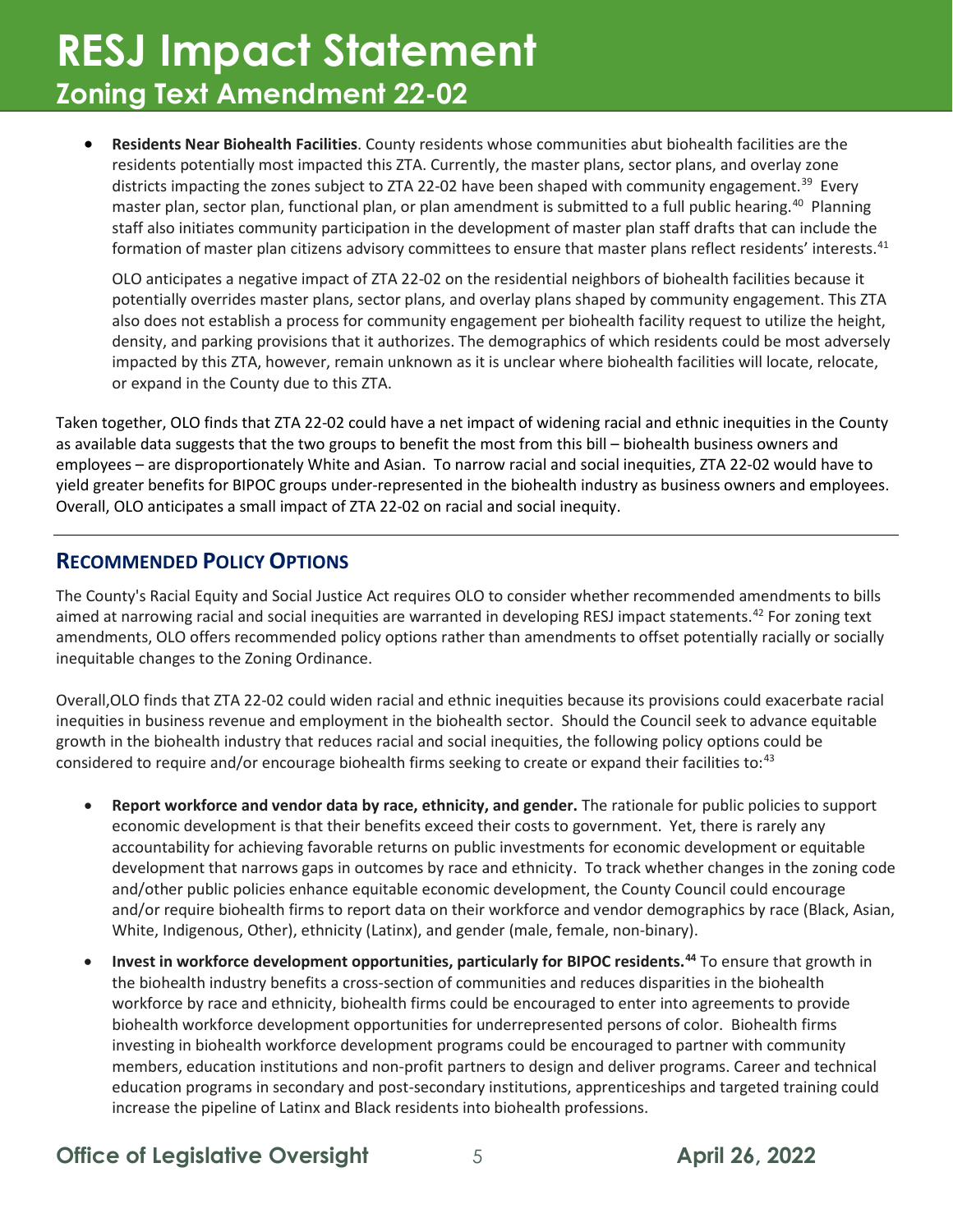• **Invest in local small businesses, especially underrepresented BIPOC small businesses.[45](#page-6-25)** To ensure that local small businesses inclusive of BIPOC businesses benefit from the expansion of biotech business opportunities, biotech firms could be encouraged to (a) partner with underrepresented BIPOC businesses to increase the success of such firms in the biohealth industry; and (b) provide opportunities to BIPOC businesses that offer spillover benefits for industry expansion. For example, local biohealth firms could be encouraged to support an industry eco-system analogous to the Opportunity Hub Initiative in Atlanta that promotes "inclusive high-tech innovation, entrepreneurship, and investment eco-systems" to foster BIPOC entrepreneurship in technology.<sup>[46](#page-6-26)</sup>

#### **CAVEATS**

Two caveats to this racial equity and social justice impact statement should be noted. First, predicting the impact of legislation on racial equity and social justice is a challenging, analytical endeavor due to data limitations, uncertainty, and other factors. Second, this RESJ impact statement is intended to inform the legislative process rather than determine whether the Council should enact legislation. Thus, any conclusion made in this statement does not represent OLO's endorsement of, or objection to, the bill under consideration.

#### **CONTRIBUTIONS**

OLO staffers Elaine Bonner-Tompkins, Senior Legislative Analyst, and Elsabett Tesfaye, Performance Management and Data Analyst, drafted this RESJ impact statement.

<span id="page-5-5"></span>effective transit service. Montgomery County Planning Department, Transportation.

<span id="page-5-6"></span> $7$  Information in this section originally referenced in OLO RESJ Impact Statement for ZTA 21-09, Office and Professional – Biohealth Priority Campus, December 2, 2021

<span id="page-5-0"></span><sup>&</sup>lt;sup>1</sup> Definition of racial equity and social justice adopted from "Applying a Racial Equity Lends into Federal Nutrition Programs" by Marlysa Gamblin, et.al. Bread for the World, and from Racial Equity Tools<https://www.racialequitytools.org/glossary>  $2$  Ibid

<span id="page-5-2"></span><span id="page-5-1"></span><sup>&</sup>lt;sup>3</sup> Montgomery County Council, Zoning Text Amendment 22-02, Density and Height Limits, Parking - Biohealth, Introduced March 15, 2022

<span id="page-5-3"></span><sup>4</sup> Red Policy Areas, also known as Metro Station Areas Policy Areas (MSPA), are one of the four areas within the Transportation Policy Area. MSPAs are characterized by high-density development and the availability of premium transit service (Metrorail, MARC). Montgomery County Planning Department

<span id="page-5-4"></span><sup>&</sup>lt;sup>5</sup> Opportunity Zones are designed to spur economic development by providing tax benefits to investors. They are part of a federal tax code that allow investors to roll capital gains into Opportunity Funds that invest in businesses, equipment, and real property in select census tracts. Montgomery County Planning Department: Montgomery County Economic Indicators Briefing 2019.  $6$  Bus Rapid Transit is a high-quality and high-capacity bus-based transit system that delivers fast, comfortable, reliable and cost-

<span id="page-5-7"></span><sup>8</sup> Tyler Quinn-Smith, Zoning for Equity: Raising All Boats. Smart Growth America

<span id="page-5-8"></span><sup>&</sup>lt;sup>9</sup> Lance Freeman, Build Race Equity into Zoning Decisions, Brookings Institution

<span id="page-5-9"></span><sup>&</sup>lt;sup>10</sup> Tyler Quinn-Smith

<span id="page-5-10"></span><sup>&</sup>lt;sup>11</sup> Lance Freeman

<span id="page-5-11"></span> $12$  Ibid

<span id="page-5-12"></span><sup>&</sup>lt;sup>13</sup> Kathleen McCormick, Planning for Social Equity, Land Lines, Winter 2017

<span id="page-5-13"></span><sup>&</sup>lt;sup>14</sup> Tony Arnold, "Land-Use Regulation: What's It Worth Anyway?" Urban Institute  $15$  Ibid

<span id="page-5-14"></span>

<span id="page-5-15"></span> $16$  Ibid

<span id="page-5-16"></span><sup>&</sup>lt;sup>17</sup> Leah Headey and Lily Posey, Racial Inequities in Montgomery County, 2011-15, Urban Institute,

<span id="page-5-17"></span>[https://www.urban.org/sites/default/files/publication/95386/2017.12.28\\_montgomery\\_county\\_finalized\\_7.pdf](https://www.urban.org/sites/default/files/publication/95386/2017.12.28_montgomery_county_finalized_7.pdf) <sup>18</sup> National Equity Atlas[, https://nationalequityatlas.org/indicators/Unemployment#/?geo=04000000000024031](https://nationalequityatlas.org/indicators/Unemployment#/?geo=04000000000024031)

<span id="page-5-18"></span> $19$  Ibid